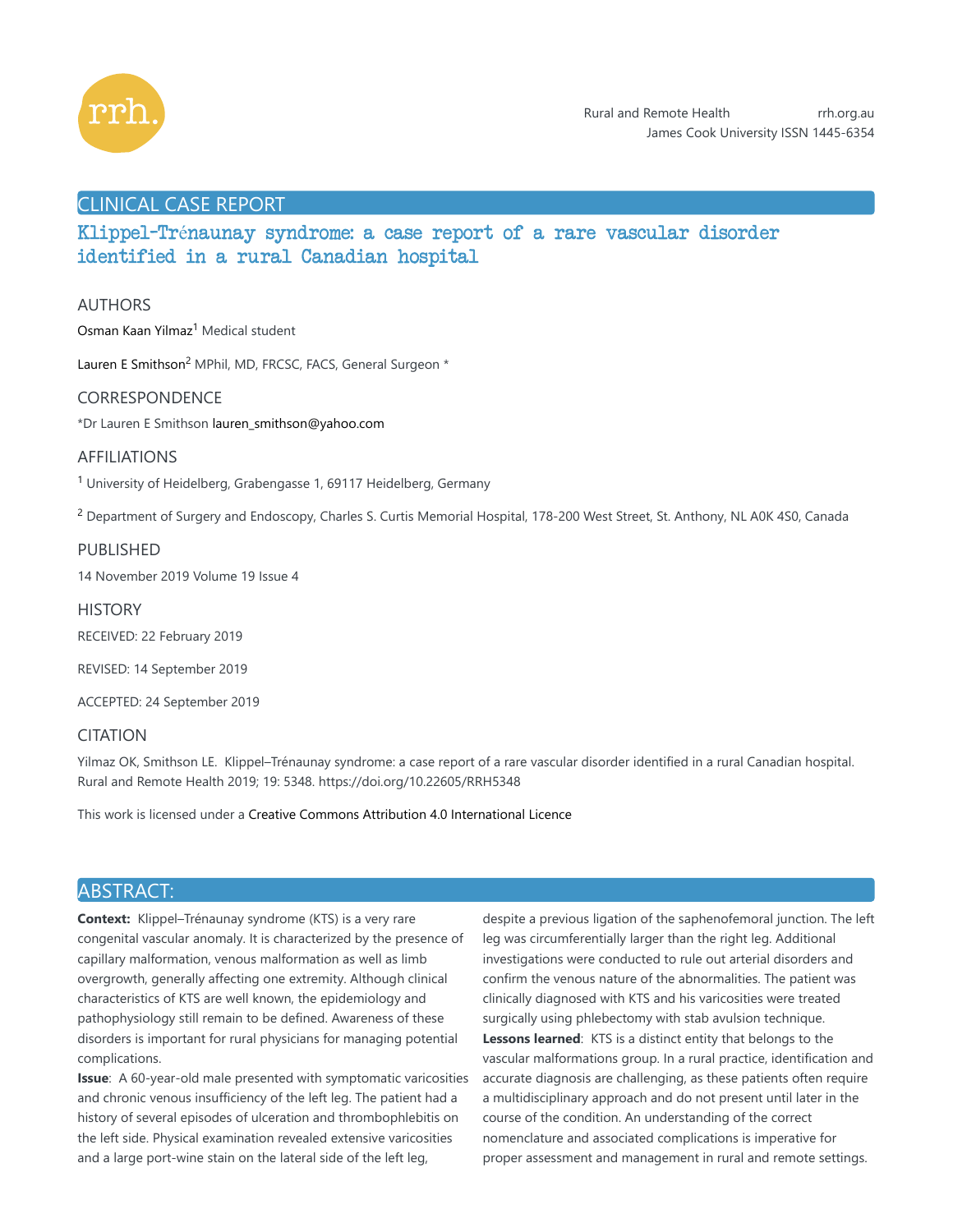## Keywords:

Canada, Klippel-Trénaunay syndrome, PIK3CA-related overgrowth spectrum, port-wine stains, rural medicine, vascular anomalies, vascular malformations.

# FULL ARTICLE:

### **Context**

Vascular diseases such as varicose veins and chronic venous insufficiency are common patient presentations in rural medicine. Due to their high prevalence, they are considered to be widely investigated and well understood. Congenital vascular anomalies, however, still represent a challenge in diagnosis and management<sup>1</sup>. Multiple disorders of the vascular system exist under this umbrella term, including Klippel–Trénaunay syndrome (KTS). KTS is a very rare congenital disorder consisting of a triad of anomalies that typically affect only one limb: capillary malformations, venous malformations and limb hypertrophy<sup>1,2</sup>. Despite the well-defined and described clinical features of KTS, the epidemiological data are still unsatisfactory.

This report presents the case of a 60-year-old male from a rural community who had previously been treated for, but not diagnosed with, KTS. This case demonstrates how complex congenital vascular malformations can present in rural populations and require physicians in remote areas to have a high index of suspicion for clinical presentations that may harbor more complex disorders than initial assessment suggests. An awareness of the panorama of vascular anomalies will allow for earlier recognition and management of these rare conditions, even in areas where advanced healthcare services or specialists are not available.

#### **Issue**

In September 2018, a 60-year-old Caucasian male presented to the surgical clinic at the Charles S. Curtis Memorial Hospital in St Anthony, Newfoundland, with extensive varicosities of the left leg and chronic venous insufficiency. The patient had been recently diagnosed with an advanced osteoarthritis of the right knee, and a total knee replacement was recommended. There was, however, a concern of possible venous thrombosis intraoperatively, so he was referred to the general surgeon for possible phlebectomy prior to the orthopedic surgery.

The patient reported symptoms of fatigue and heaviness in the left leg while walking and moderate swelling at night. He denied having pain or any history of recent trauma. The patient had a longstanding history of varicose veins on the left, affecting both the greater and lesser saphenous distribution. He also experienced multiple episodes of ulceration with severe pain and edema. In 1987, he was hospitalized due to a left popliteal superficial

thrombophlebitis. Additionally, he underwent a left-sided saphenofemoral ligation and multiple stab avulsions of his varicosities in 2004. The surgery was uneventful; however, there was a recurrence of the symptomatic varicosities within a few years.

The patient's past medical history included gastroesophageal reflux disease, chronic obstructive pulmonary disease, non-STelevation myocardial infarction and occasional rectal bleeding. Past surgical history included an open cholecystectomy, and a Hartmann`s procedure with subsequent reversal for perforated diverticulitis. No family history of varicosities, port-wine stains or other vascular anomalies were recorded. He had smoked 20 cigarettes a day for 30 years but quit smoking in 2013. His occupation as a fisherman included prolonged periods of standing.

The physical examination confirmed visible varicosities on the left leg. The left foot was warm, with normal capillary refill and strong, palpable pulses. The most striking observation was the port-wine birthmark on the lateral aspect of the left leg, extending from the mid-thigh to the toes. The stain was dark red, raised in some areas, and had sharply demarcated borders, whereas some areas were less well defined. There was no discrepancy in leg length; however, the left leg was larger in circumference than the right. The right leg was normal. Laboratory tests showed normal complete blood count and coagulation parameters, but hyperuricemia (10.3 mmol/L).

A Doppler ultrasound and the ankle-brachial index of the left leg were normal. There were no signs of arteriovenous fistula. The patient underwent a Trendelenburg test in 2004, which showed the incompetence of the saphenofemoral junction. Based on the presence of the triad of a large port-wine stain, extensive varicosities and a larger left leg, KTS was identified in this previously undiagnosed patient.

Due to his symptoms, the patient opted for surgical intervention. The phlebectomy was conducted under spinal anesthesia. At his 6-week postoperative visit, he reported having severe burning pain over the lateral aspect of the left lower leg. This pain resolved slowly over time, but he continued to have reduced sensation to touch over the same area. This also resolved with time. The initial symptoms of swelling, fatigue and heaviness subsided completely after surgery (Fig1).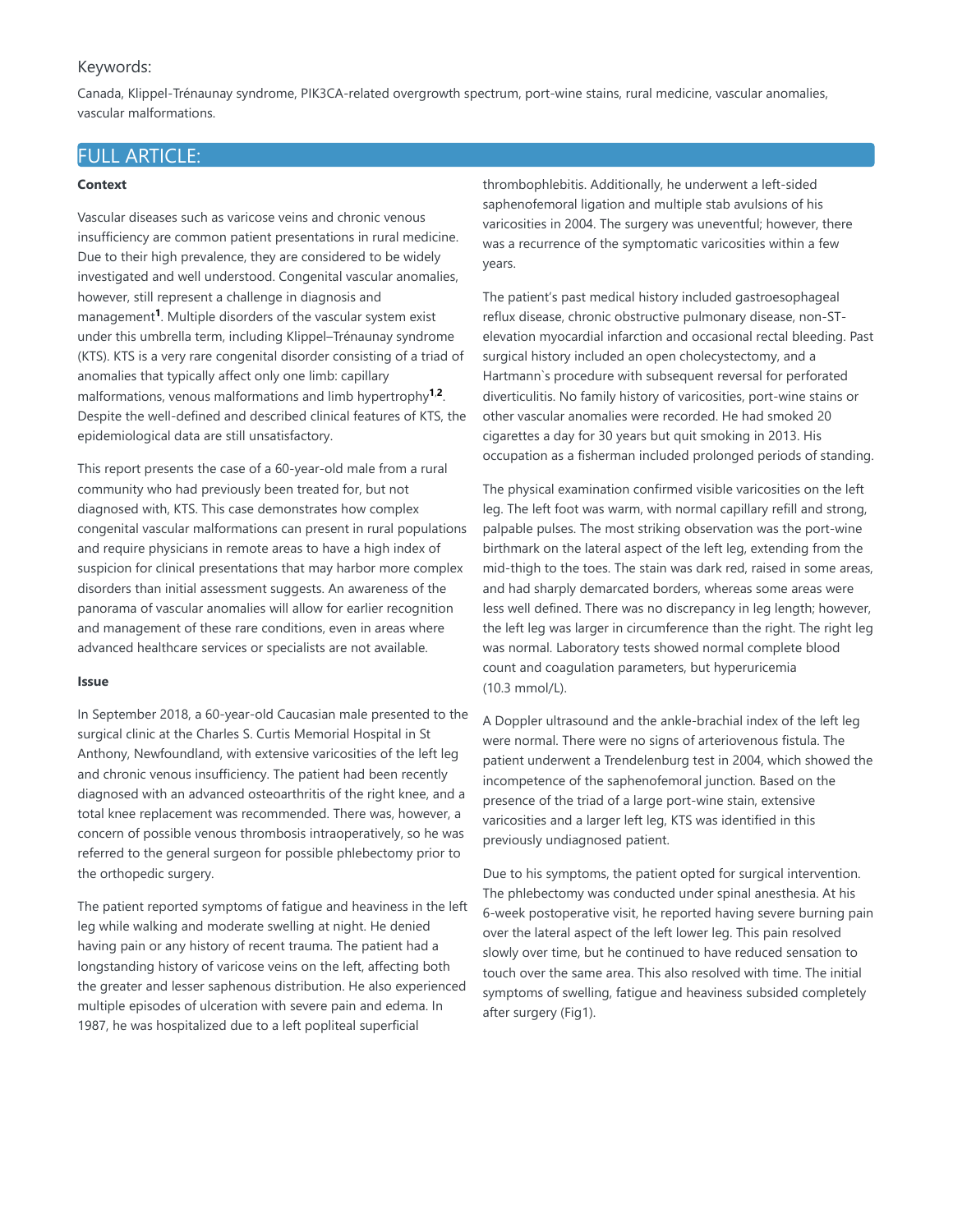

**Figure 1: Postoperative images of the patient, showing the large violaceous port-wine stain with sharply demarcated borders and less well defined areas throughout. Multiple black dots on the left leg indicate the areas where the phlebectomy was performed. A. Anterior view; B. lateral view; C. posterior view.**

## **Lessons learned**

Vascular disorders are very common and believed to be well known and widely understood. Regardless, congenital anomalies remain an intriguing area in the field of vascular medicine. Missed diagnoses and mistakes in terminology increase the risk of inaccurate evaluation and treatment<sup>1,3</sup>.

According to the International Society for the Study of Vascular Anomalies' 2014 classification, vascular anomalies are divided into vascular malformations and vascular tumors. 'Malformations associated with other anomalies' represent a further subgroup of vascular malformations to which KTS also belongs. KTS is defined by the triad of capillary and venous malformations as well as limb overgrowth, whereas lymphatic malformation may or may not be present<sup>1</sup>. Although KTS was first described more than a century ago, the epidemiology and pathophysiology remain to be defined<sup>4</sup>. KTS, along with other vascular malformations, usually does not regress spontaneously, but can regress with puberty, trauma or infections<sup>5,6</sup>. KTS is believed to be mostly sporadic, but there is also evidence of familial occurrence<sup>7,8</sup>. Several studies have found that most KTS patients have somatic phosphatidylinositol-4,5-bisphosphate 3-kinase, catalytic subunit alpha (PIK3CA) mutations<sup>9</sup>. These mutations eventually lead to an activation of mammalian target of rapamycin (mTOR) and increased angiogenesis, which explains the therapeutic potential of mTOR inhibitor Sirolimus in KTS. Sirolimus has been shown to be an efficacious and safe alternative in reducing the symptoms and complications of vascular malformations, especially in younger patients<sup>5,6,10,11</sup>. Recent studies investigated additional inhibitors of the PI3K (phosphoinositide-3-kinase)-Akt-mTOR signaling pathway in KTS. Di Blasio et al have demonstrated in mouse models that a dual therapy with PI3K/mTOR inhibitor BEZ235 or mTOR inhibitor Everolimus could significantly reduce vascular lesions. On the other hand, therapy with Akt inhibitor has been found to be less successful <sup>12</sup>. A study by Venot et al revealed that BYL719, a *PIK3CA* inhibitor, could ameliorate disease symptoms in patients with associated overgrowth syndromes<sup>13</sup>. In the present case, the patient did not have genomic testing nor did he undergo targeted medical therapy.

The cutaneous capillary malformation in KTS manifests as a portwine stain (nevus flammeus). As proposed by a recent study, the

stains can be stratified into 'geographic' or 'blotchy/segmental' types<sup>14</sup>. Geographic stains are described as dark red and sharply demarcated throughout the entire nevus, while segmental stains are rather indistinctly demarcated and light pink. Interestingly, the same study put forward that geographic stains, and not segmental stains, are strongly associated with both lymphatic malformations and other complications in KTS patients<sup>14</sup>. In this case, the patient had mostly well-defined violaceous stains, although the demarcation in the lateral aspect of the shin was less distinct. The features of both geographic and segmental stains increases the likelihood of a lymphatic malformation.

For physicians in rural areas managing patients with KTS, identification is important in order to manage possible complications. These complications can include coagulopathy, thromboembolism and thrombophlebitis<sup>2,15</sup>. A previous study revealed that, in a cohort of 75 KTS patients, 29 patients (39%) had had thromboembolic complications. Moreover, some patients had clinically silent thrombosis identified by ultrasonography. As reported by the same study, the KTS patients had significantly higher D-dimer levels and plasmin–antiplasmin complexes, whereas protein C levels were lower compared to controls<sup>16</sup>. It should be noted that the patient in this case previously had an episode of thrombophlebitis on the affected limb. His coagulation profile was normal during the current evaluation, but he will need further education on identifying symptoms of thromboembolic complications. Symptomatic patients should undergo diagnostic imaging such as Doppler ultrasound<sup>17</sup>. Low-dose aspirin therapy provided promising results in patients with vascular malformations, reducing the pain and soft tissue swelling<sup>18</sup>. It may be helpful in case of hypercoagulability. Lifelong anticoagulation is required in patients with deep venous thrombosis or pulmonary embolism<sup>16</sup>.

Laboratory investigations in this patient revealed only hyperuricemia. Ulrich et al reported hyperuricemia as an independently associated laboratory value in a KTS patient with pulmonary arterial hypertension (PAH)<sup>19</sup>. Further studies should be undertaken to determine if and how KTS is associated with hyperuricemia and PAH. No studies have yet been performed on this patient to evaluate for pulmonary hypertension, but it is worth considering.

Another possible complication of KTS is bleeding from abnormal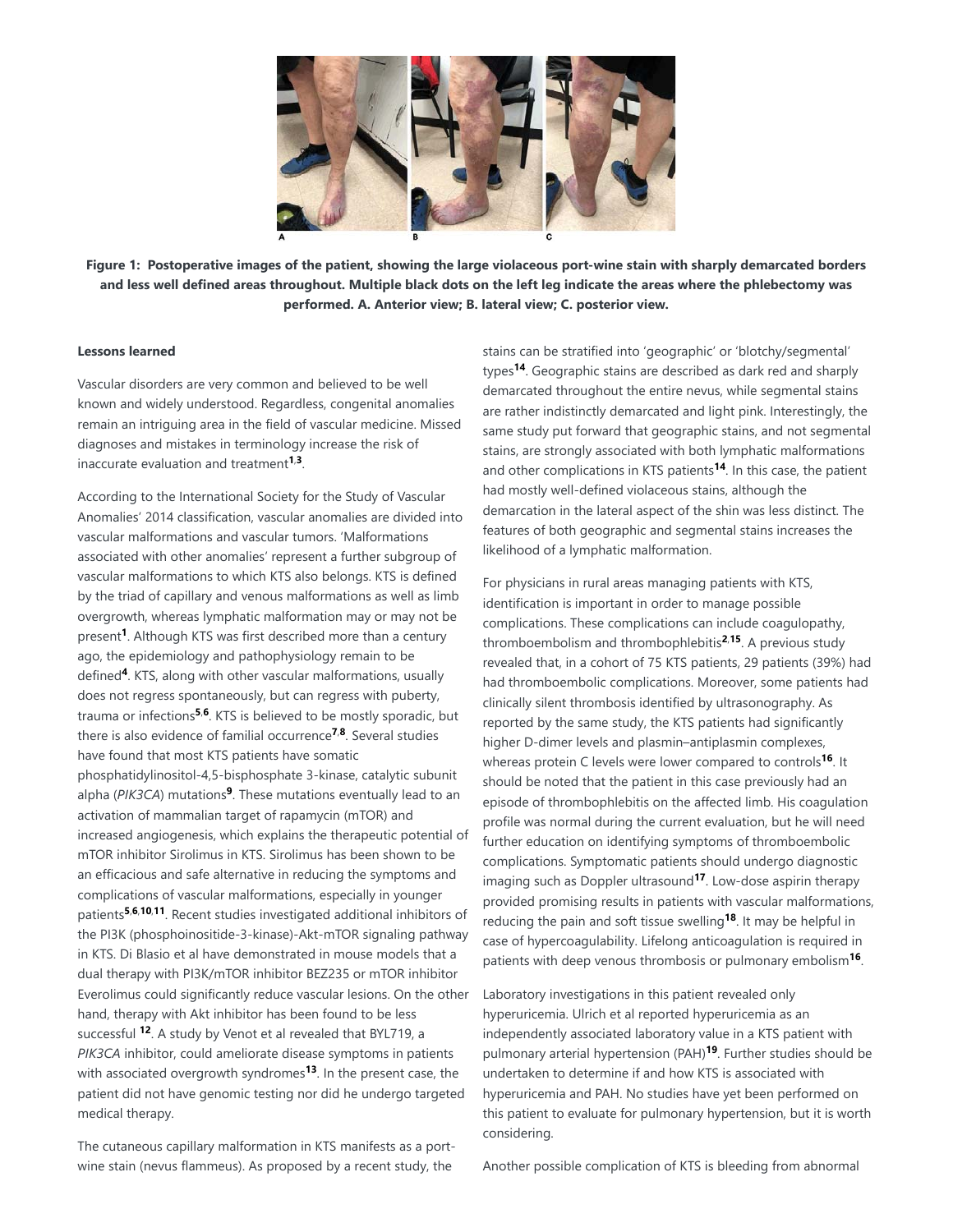vessels. The vascular malformations are often not restricted only to the superficial venous system but may also involve the gastrointestinal and genitourinary tract. This can lead to lifethreatening hemorrhages, most frequently from the rectum and bladder<sup>20-22</sup>. The patient in this case report had a history of occasional rectal bleeding, which points to the possibility of a visceral manifestation of KTS. If clinically significant bleeding occurs, CT or MR angiography may be considered to assess the extent of visceral manifestations<sup>20</sup>.

Differential diagnosis of KTS includes a number of syndromes with capillary malformations and overgrowth, such as Parkes–Weber syndrome (PWS) and CLOVES syndrome (congenital, lipomatous, overgrowth, vascular malformations, epidermal nevi and skeletal anomalies)<sup>23</sup>. Most of these syndromes have their own distinct features (Table 1). It can, however, be challenging to distinguish between KTS and PWS<sup>1</sup>. In this patient's case, the absence of fastflow arteriovenous fistulae effectively ruled out PWS and indicated instead a diagnosis of KTS. The fact that the patient was diagnosed at an advanced age clearly demonstrates the need of early diagnostic tools in suspected patients to prevent or decelerate possible complications. An important starting point could be

genetic testing in pediatric patients with associated clinical findings. In this regard, there has been growing interest in investigating the genetic background of KTS and related disorders. In recent years, the hypernym '*PIK3CA*-related overgrowth spectrum (PROS)' was established to classify diseases linked to somatic PIK3CA mutations<sup>24</sup>. This includes CLOVES syndrome, fibroadipose hyperplasia or overgrowth, megaencephaly-capillary malformation and, more recently, KTS<sup>24,25</sup>.

Vascular anomalies define a broad scope of disorders ranging from a benign nevus to a syndrome with severe complications. Precise diagnosis of complex vascular anomalies often requires a multidisciplinary approach to ensure appropriate management. Since the presence of medical or surgical subspecialists in rural areas is rare, diagnosis and management fall to the general practitioner. Awareness of the breadth of congenital vascular anomalies and the impact of their possible complications are critical for the rural and remote physician in delivering safe and effective health care. This report seeks to address this challenge and raise awareness of lesser known causes underlying vascular disorders for remote healthcare providers.

#### **Table 1: Differential diagnosis of Klippel–Trénaunay syndrome**

| Characteristic                             | Klippel-<br>Trénaunay<br>syndrome | Diffuse capillary<br>malformation<br>with overgrowth | Parkes-Weber<br>syndrome | <b>Congenital lipomatous</b><br>overgrowth, vascular<br>malformations, epidermal<br>nevi, and skeletal<br>anomalies syndrome | Macrocephaly<br>-capillary-<br>malformation |
|--------------------------------------------|-----------------------------------|------------------------------------------------------|--------------------------|------------------------------------------------------------------------------------------------------------------------------|---------------------------------------------|
| Capillary malformation <sup>†</sup>        | $+$                               |                                                      | $+$                      |                                                                                                                              | $\ddot{}$                                   |
| Venous malformation<br>and/or varicosities | $+$                               | $+/-$                                                | $+/-$                    |                                                                                                                              | $+/-$                                       |
| Arteriovenous<br>malformation              |                                   |                                                      | $\ddot{}$                | $+/-$                                                                                                                        |                                             |
| Lymphatic malformation                     | $+/-$                             |                                                      |                          |                                                                                                                              |                                             |
| Overgrowth <sup>11</sup>                   | $+$                               | $\ddot{}$                                            | $+$                      | $+$                                                                                                                          |                                             |
| Digital anomalies                          | $\ddot{}$                         |                                                      |                          |                                                                                                                              |                                             |
| Epidermal nevus                            |                                   |                                                      |                          |                                                                                                                              |                                             |

+ Capillary malformation is often dark red/purple and geographic in KTS, compared with DCMO, where stain is pink, diffuse and reticulated. Tovergrowth is non-progressive in DCMO but can be progressive in KTS. Lipomatous overgrowth is a prominent feature of CLOVES syndrome<br>and can primarily involve the trunk.

and can primarily involve the train.<br>CLOVES, congenital lipomatous overgrowth, vascular malformations, epidermal nevi, and skeletal anomalies syndrome. DMCO, diffuse<br>capillary malformation with overgrowth. KTS, Klippel–Tré

information visit www.uptodate.com

**Acknowledgements The authors thank Kweku Dankwa at Charles S. Curtis Memorial** The authors thank Kweku Dankwa at Charles S. Curtis Memorial Hospital, Newfoundland, Canada.

# REFERENCES:

**1** Wassef M, Blei F, Adams D, Alomari A, Baselga E, Berenstein A, et al. Vascular anomalies classification: recommendations from the International Society for the Study of Vascular Anomalies. *Pediatrics* 2015; **136(1):** e203-e214. https://doi.org/10.1542 /peds.2014-3673 PMid:26055853

**2** Jacob AG, Driscoll DJ, Shaughnessy WJ, Stanson AW, Clay RP, Gloviczki P. Klippel-Trenaunay syndrome: spectrum and management. *Mayo Clinic Proceedings* 1998; **73(1):** 28-36. https://doi.org/10.1016/S0025-6196(11)63615-X

**3** Hassanein AH, Mulliken JB, Fishman SJ, Greene AK. Evaluation of

terminology for vascular anomalies in current literature. *Plastic and Reconstructive Surgery* 2011; **127(1):** 347-351. https://doi.org /10.1097/PRS.0b013e3181f95b83 PMid:21200229

**4** Klippel LM, Trenaunay P. Du naevus variqueux ostéohypertrophique. *Archives of General Internal Medicine (Paris)* 1900; **185:** 641-672.

**5** Nadal M, Giraudeau B, Tavernier E, Jonville-Bera AP, Lorette G, Maruani A. Efficacy and safety of mammalian target of rapamycin inhibitors in vascular anomalies: a systematic review. *Acta Dermato-Venereologica* 2016; **96(4):** 448-452. https://doi.org